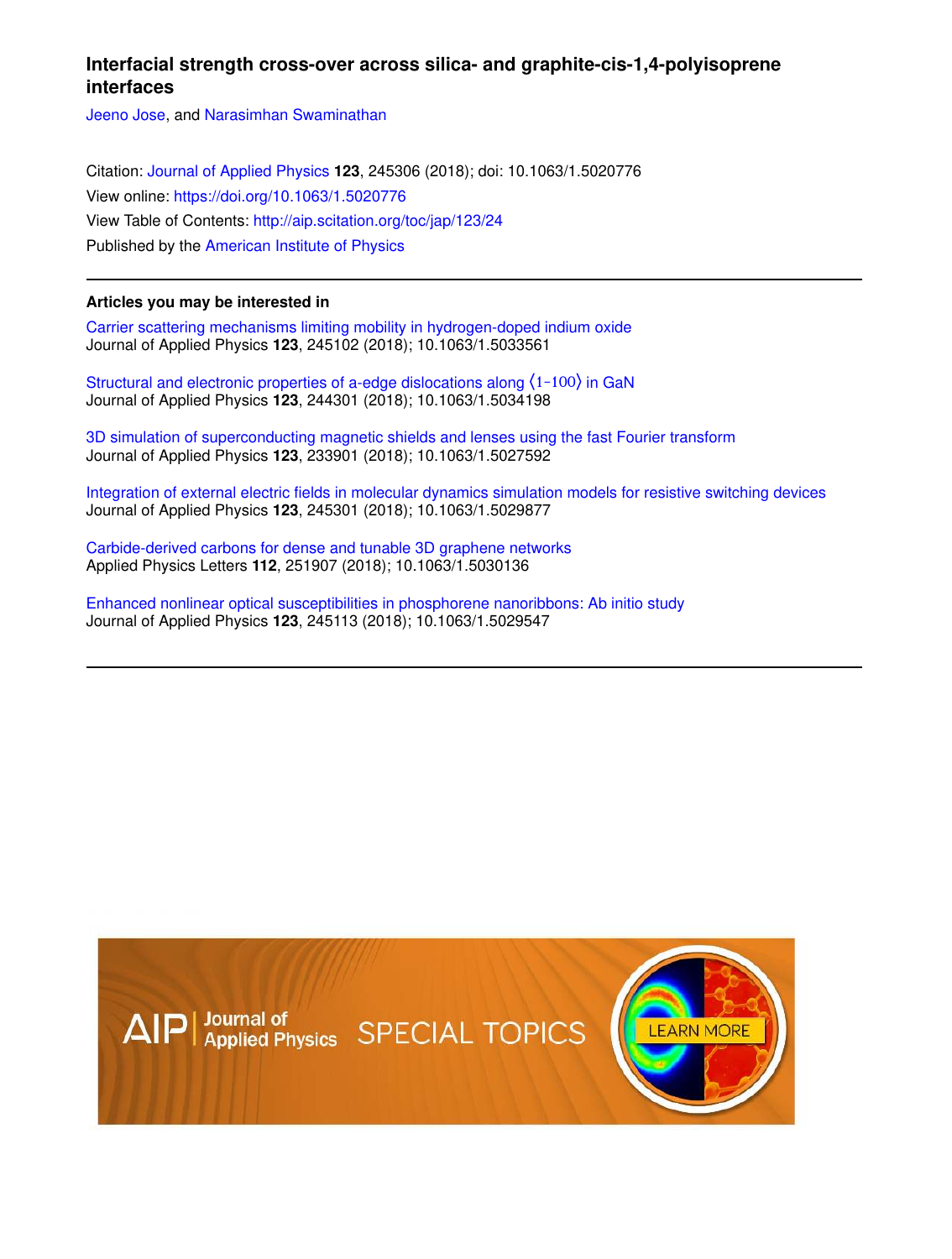

# Interfacial strength cross-over across silica- and graphite-cis-1,4 polyisoprene interfaces

Jeeno Jose and Narasimhan Swaminathan<sup>a)</sup>

Department of Mechanical Engineering, Indian Institute of Technology Madras, Chennai 600 036, India

(Received 27 December 2017; accepted 23 May 2018; published online 27 June 2018)

A cross-over in the interfacial strength, with increase in the separation rate, is observed between graphite-cis-1,4-polyisoprene and amorphous silica-cis-1,4-polyisoprene interfaces. Molecular dynamics simulations are used to compare the traction-separation characteristics of the two interfaces in the opening mode of separation at various separation rates and temperatures above the glass transition temperature of cis-1,4-polyisoprene. It was observed that various parameters governing the interface strength, such as strength modulus (ratio of peak traction to the separation at peak traction), peak traction, and the work of adhesion are higher for the silica substrated interface at very low separation rates. However, at higher rates, the graphite substrated interface showed higher values for the strength parameters. The reasons for this interface strength cross-over are explained using the potential energy, mobility, entanglement strength, tensile stiffness, and densities of the polymer over both substrates and the interface cohesive binding energy. Based on these observations, it is concluded that silica filled rubber nanocomposites are suitable for normal automobile tire applications; however, graphite fillers may be more suitable for resisting very large impact loads. Published by AIP Publishing. https://doi.org/10.1063/1.5020776

# I. INTRODUCTION

The use of rubber nanocomposites with low rolling resistance in automobile tire treads can lead to a significant reduction in green house gas emissions<sup>1,2</sup> and increased fuel efficiencies. The nanocomposite material used to make tires consists of a rubber matrix and reinforcing fillers. The rubber matrix is usually *cis*-1,4-polyisoprene (PI), styrenebutadiene copolymer or polybutadiene. Two major fillers employed in tires are carbon black and silica. Of the two materials, silica is known to impart a better rolling resistance to tires.<sup>3,4</sup> Although nano-fillers like carbon nanotubes (CNTs) and graphene layers have been recently explored for better reinforcement, carbon black and silica continue to be the major filler materials used in the tire industry.<sup>1,5,6</sup>

One way to reduce the rolling resistance is to enhance the extent of mechanical reinforcement. This enhancement could be realized by attaining a better dispersion of fillers within the rubber matrix. Filler-rubber interactions play an important role in the dispersion of fillers. It is observed that the dispersion increases with the filler-rubber interfacial strength. $6-8$  A direct indicator of mechanical strength of the interface is the traction-separation ( $\tau - \delta$ ) characteristics<sup>9–11</sup> which are generally obtained by interface cohesive zone separation in a direction normal to the interface (opening mode of separation).

Several factors and phenomena can affect the behavior of the interface and its strength. Atomistic level resolution of the interface is often required in order to understand the effect of these factors using experimental means, which is difficult to obtain even with the most sophisticated instruments.<sup>12</sup> Molecular simulations [e.g., Molecular Dynamics]

(MD) technique] can resolve atomistic level details and shed insights into the cohesive zone separation at the nanointerfaces. A few research studies have explored the mechanical behavior of filler-polymer interfaces through the opening mode of interface separation<sup>9,11,13–20</sup> and they have revealed several factors that alter interfacial strength. Many of these simulations use carbon based materials such as graphene, graphite or CNT as the filler material and it is instructive to examine how various aspects of the polymer or the filler affect the interface strength. In Refs. 9 and 13, the  $\tau - \delta$  characteristics of the interface formed by graphene with amorphous glassy polyethylene (PE) were obtained. It was observed that the interface strength increases with the density of graphene functionalization.<sup>13</sup> Large graphene aspect ratios enhanced the cohesive forces at graphene-cellulose<sup>15</sup> and graphene-epoxy  $resin<sup>14</sup>$  interfaces, where matrix polymers in both cases were in the amorphous glassy state. The cohesive force was increased by  $\sim$  500 times when the interface was bridged using an ethylene molecule.<sup>14</sup> Using MD simulations of generic filler-polymer interface configurations, it was shown that there exists an optimum degree of crosslinking of the polymer matrix which maximizes the interface cohesive binding, $16$  while lower inter-chain nonbonding interactions favored higher interface cohesive binding.<sup>17</sup> Simulations of graphene/CNT/PE (amorphous glassy) hybrid interfaces conducted by Zhang  $et al.<sup>11</sup>$  reveal that the actual configuration of the interface can also affect its strength. Specifically, it was shown that the peak traction was slightly higher when the polymer was placed between two graphene layers, when compared to the configuration containing only one graphene layer. The influence of the CNT position with respect to the graphene layer and CNT diameter, on the location at which the interface completely a)n.swaminathan@iitm.ac.in separates (fractures) and on the peak traction experienced at a)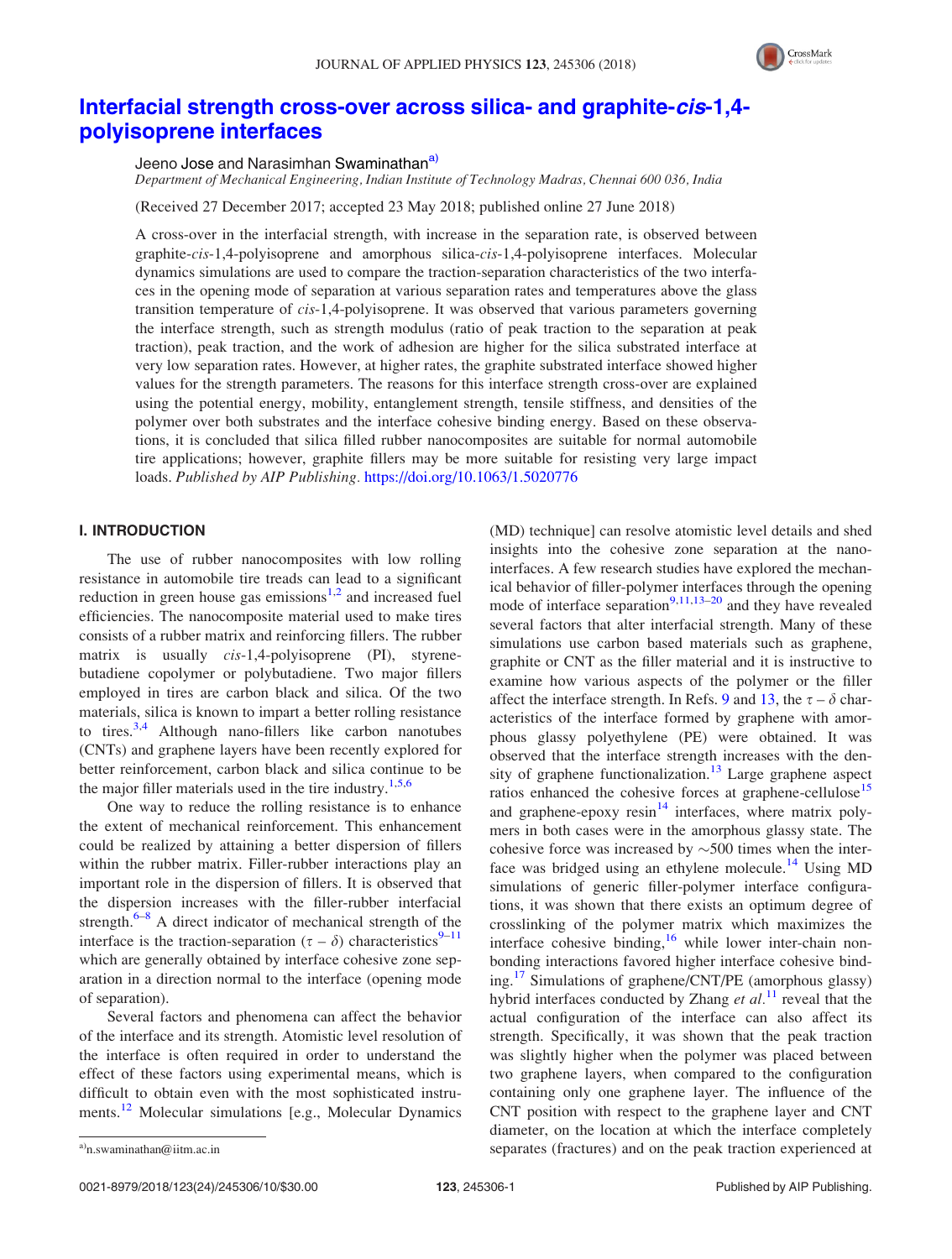the graphene layer, were studied in Ref. 11. The type of the carbon based substrate or the polymer used also affects the interface strength. For example, Ref. 18 compared the opening mode behavior of the carbon nanofiber and graphite nanoplatelet substrates with an amorphous glassy PE matrix. The graphite nanoplatelet substrated interface had a higher peak traction and hence a higher strength. In another work, the polymer was changed and the interfaces were formed by graphene (either pristine graphene or graphene functionalized with -COOH) with PE (above glass transition temperature -  $T<sub>g</sub>$ ), polyurethane (above  $T<sub>g</sub>$ ), and polystyrene (below  $T<sub>g</sub>$ ). The interface opening was conducted at two different separation rates. The strength of each interface having specified functionalization and separating at the specified rate was compared with the strength of the bulk polymer undergoing uniaxial tension with the equivalent strain rate. These simulations revealed that, the failure need not always occur at the interface between the filler and the polymer. The ratio of the interface strength to the bulk polymer strength determined the position of the fracture, thereby indicating whether the interface is strong or weak.<sup>19</sup> Similarly, simulations involving the interface opening of graphite-polyvinylidene difluoride (PVDF) were conducted to understand the mechanical failure in Li-ion batteries. The failure of the interface (rather than the polymer) was observed indicating that the interface strength was lower than the strength of the bulk PVDF or graphite.<sup>10</sup> In a recent work, $^{20}$  the interface failure between graphene and cis-1,4-PI (above  $T<sub>g</sub>$ ) was studied at various temperatures and separation rates. The underlying interface deformation physics was explained based on the development of voids in the interface and chain straightening. It was observed that the separation rate has a significant effect on the traction response and the manner at which the interface deformed.<sup>20</sup>

While the above-mentioned studies have shed significant insights into various factors affecting the interface strength by simulating interface opening for several combinations of fillers and polymers, the opening mode of separation for the silica-cis-1,4-PI interface has not been conducted till date. In this work, we compare the opening mode  $\tau - \delta$ characteristics of the graphite-cis-1,4-PI interface and silicacis-1,4-PI interface at various rates and temperatures using MD. The cohesive zone separation physics discussed in Ref. 20 pertaining to the polymer network deformations is explored in both the graphite substrated interface (GSI) and silica substrated interface (SSI) in order to understand the effect of carbon black and silica fillers, respectively, on interface interaction. In this paper, the term "cohesive energy" is used to denote the binding energy of the polymer and substrate at the interface, although this term is generally used to represent the energy which binds similar materials. We have chosen the cis-1,4-PI polymer since it is the principal part of the natural rubber.

#### II. MOLECULAR MODEL

#### A. Graphite model

In order to model graphite, the orthorhombic Fmmm unit cells<sup>21</sup> of graphite were used. Graphite with 6 layers of graphene was used to model carbon black. $^{22}$  The interactions within the graphite substrate were modeled using the adaptive intermolecular reactive bond order (AIREBO) poten- $\text{tail}^{23}$  with zero partial charge for the carbon atoms.

#### B. Silica model

To create the silica substrate, the cristobalite polymorph of silica belonging to the  $P2<sub>1</sub>3$  space group with lattice parameter,  $a = 7.16 \text{ Å}$  (Ref. 24) was amorphized to produce a sample whose radial distribution functions  $g_{Si-Si}(r)$ ,  $g_{O-O}(r)$  and  $g_{\text{Si}-\text{O}}(r)$  are in close agreement with the literature.<sup>25</sup> The bulk amorphous silica was prepared according to the procedure discussed in Refs. 25 and 26. The simulation box used was cubic and contained  $8000$  SiO<sub>2</sub> units. A combination of Coulomb and Buckingham terms  $[V_{ij} = \frac{q_i q_j}{r} + A_{ij} \exp\left(-\frac{r}{\rho_{ij}}\right) - \frac{C}{r^6}]$  was used to model interaction within silica. The parameters for this potential are tabulated in Table I. The partial charges of silicon (Si) and oxygen (O) atoms in silica are  $2.4e$  and  $-1.2e$ , respectively, with  $e$  being the electronic charge.<sup>27</sup> The lattice vectors were modified to obtain the density of vitreous silica at room temperature  $(= 2.2 \text{ g/cm}^3)$ .<sup>25</sup> The system was then equilibrated in canonical [NVT - fixed number of particles (N), a fixed volume (V) and a fixed temperature (T)] ensemble at 4000 K for 0.4 ns and then annealed from  $4000 \text{ K}$  to  $300 \text{ K}$  at a rate of  $2 \text{ K}$ / ps before it was equilibrated again at 300 K for 0.4 ns. The cohesive energy per  $SiO<sub>2</sub>$  unit of the amorphous sample was 5335.48 kJ/mol and that of the crystalline silica was 5343.89 kJ/mol. Furthermore, the Buckingham interaction between Si atoms was neglected (Table I) as the distance between Si atoms is larger when compared to O-O and Si-O distances. The cohesive energy of cristobalite differed only by 4.27 kJ/mol when computed with and without Si-Si interaction (-5348.16 and -5343.89 kJ/mol, respectively).

In order to verify the values of the cohesive energy, we compared our values with the literature. The literature reports  $-5122.05 \text{ kJ/mol}^{25}$  and  $-5151.34 \text{ kJ/mol}^{28}$  for glass and cristobalite, respectively. These values are higher than the values obtained in this work since slightly different Buckingham potential parameters are used here. The parameters used in this work are more recent and are optimized to model silica surfaces, $^{27}$  while the parameterizations in Refs. 25 and 28 are used to model bulk samples of silica.

#### C. Polymer model

The united atom model as in Ref. 20 is used here. The carbon atom and attached hydrogen atoms, if any, were treated as a single lumped particle which will be termed as an "atom" from now on. The polymer network creation process was based on the SuSi algorithm which employs self-avoiding random walks to generate an energetically stable structure

TABLE I. Potential parameters for silica.<sup>27</sup>

| $i - j$ | $A_{ii}$ (kJ/mol) | $\rho_{ii}(\dot{A})$ | $C_{ij}$ (kJ ·Å <sup>6</sup> /mol) |
|---------|-------------------|----------------------|------------------------------------|
| Si-Si   |                   |                      |                                    |
| $Si-O$  | 1 321 245.2700    | 0.1938               | 5272.3864                          |
| $O-O$   | 177871.8937       | 0.3436               | 18568.7204                         |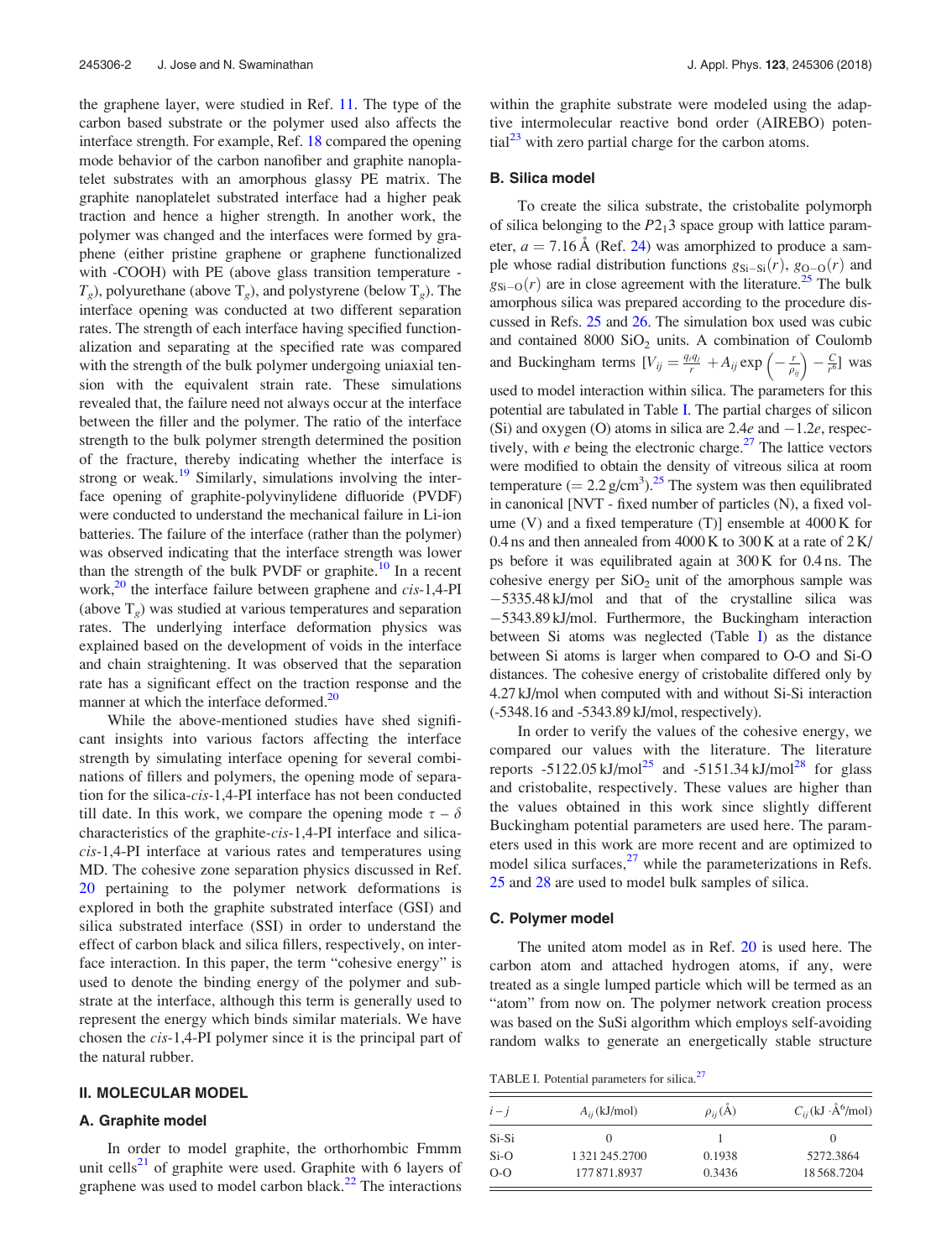TABLE II. Parameters for vdW interactions due to silica and graphite atoms.

| Type, $i$        | $\epsilon_i$ (kJ/mol) | $\sigma_i(\dot{A})$ |  |
|------------------|-----------------------|---------------------|--|
| C <sup>9</sup>   | 0.6192                | 3.6170              |  |
| Si <sup>26</sup> | 1.2552                | 3.1182              |  |
| $\Omega^{26}$    | 0.6276                | 3.8264              |  |

with least torsional strains at single bonds.<sup>29</sup> The details of the exact parameters used in the network creation and the interatomic potential used to model cis-1,4-PI are mentioned in Ref. 20. The partial charge on each atom is zero. Bonds are permanent since there is no significant bond stretching during the separation of interface at any separation rate.<sup>20</sup> We employed a large cut-off of 22.045 Å for all van der Waals (vdW) interactions in the entire interface model and therefore analytical dispersion correction was not needed.

The polymer network and substrate interacted by the vdW force alone, which was modeled through the Lennard-Jones (LJ) potential. We replaced the optimized vdW parameters of carbon atoms in graphene used in Ref. 20  $\hat{\mathcal{H}}(\epsilon = 0.3556 \text{ kJ/mol}$  and  $\sigma = 3.67 \text{ Å})$  with the actual parameters for carbon atoms in graphite which are used in this work, for the purpose of comparing the effect of graphite and silica substrates. The vdW parameters of silica and graphite atoms are given in Table II. The  $\epsilon$  and  $\sigma$  values opted in this work for Si and O are capable of reproducing the real wettability of the silica surface without attaching hydroxyl groups. $30$  The parameters for cross interactions between different atom types were determined using Lorentz-Berthelot mixing rules.

## III. SIMULATION METHOD

All simulations in this work are carried out using the LAMMPS (Large-scale Atomic/Molecular Massively Parallel Simulator) code for MD simulations.<sup>31</sup> The interface separation simulation strategy used in this work closely follows the method in Ref. 20. The size of silica and graphite substrates was chosen to be the same for effective comparison. The polymer network in both GSI and SSI contained 80 cis-1,4-PI chains each having 24 monomers. This size was determined after conducting several simulations, with various chain lengths and total number of chains to obtain the  $\tau - \delta$  plot in Ref. 20. It was seen that the system containing 80 chains, each having a length of 24 monomers, was the smallest network which produced the qualitatively converged  $\tau - \delta$  plot. Please refer the equilibrated SSI and GSI shown in Fig. 1 to better understand the interface structure. In order to create the silica substrate for the interface, a slab of thickness (z direction)  $5 \times 3.348 \text{ Å}$  (= 16.74 Å) and widths (xy–plane) matching the polymer network was carved out from the bulk amorphized silica. The value  $3.348 \text{ Å}$  is the interplanar distance between graphene layers in the graphite substrate, and it is multiplied with 5 since 6 layers of graphene were used. The widths of the substrates were approximately  $60 \text{ Å}$ , but there was a slight difference between the widths of graphite and silica substrates which is negligible and has no effect on the qualitative comparisons made in this article. This difference arises because the width of the graphite was a multiple of its unit cell dimension and the value of width was decided such that the width of the nanoplatelet will not exceed that of the polymer network.

The periodic box of the polymer network was unwrapped in the z-direction and the substrate was placed at one end, in the xy–plane. The interfaces generated from silica and graphite were equilibrated under isothermal-isobaric [NPT - fixed number of particles (N), a fixed pressure (P) and a fixed temperature (T)] ensemble for 510 ps at 1 atm pressure and at temperature at which the interface separation has to be conducted later. All MD simulations of interfaces



FIG. 1. Interfaces prepared for separation simulations: (a) silica-cis-1,4-PI and (b) graphite-cis-1,4-PI. The direction of separation is marked with a red arrow.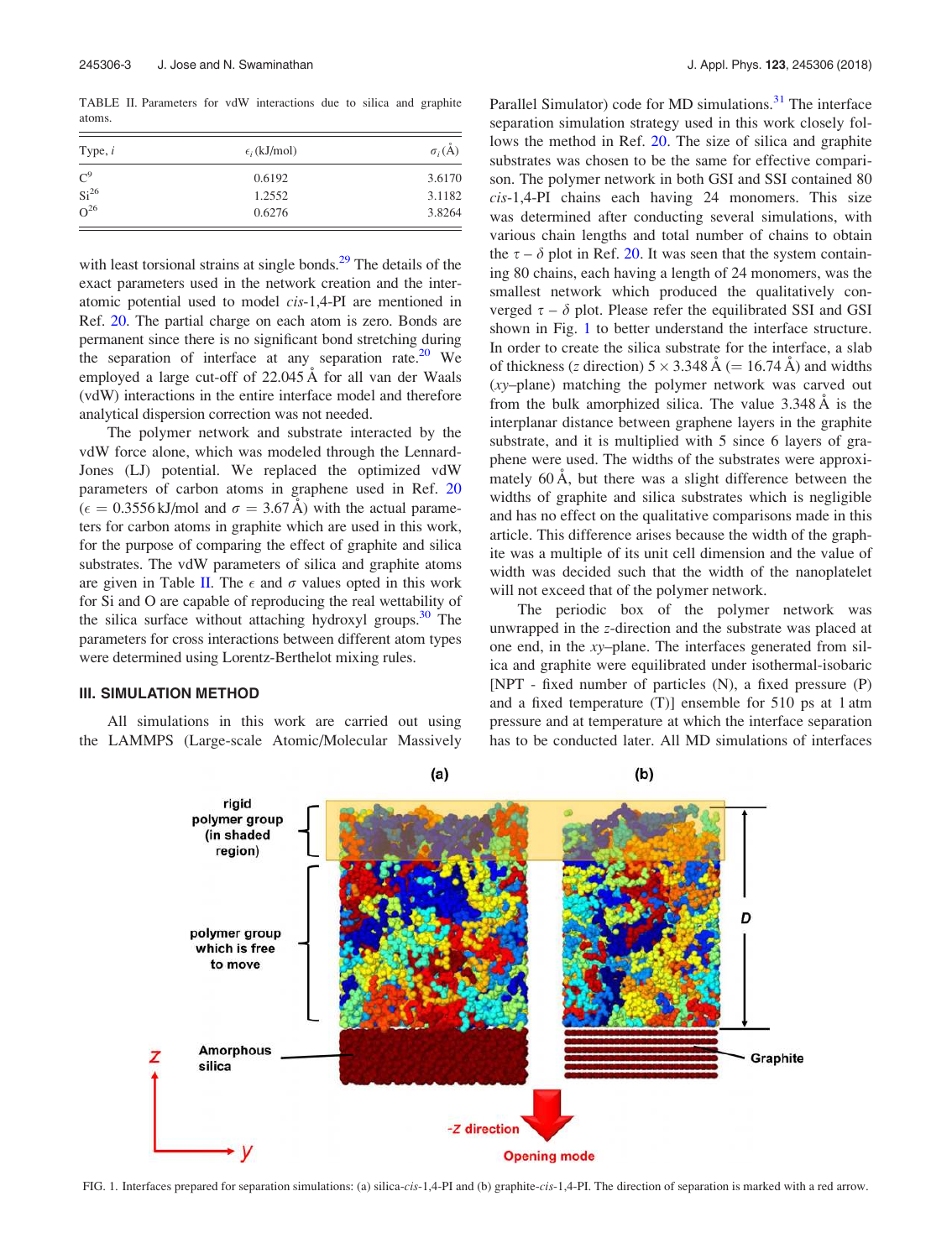were carried out with a timestep of 0.3 fs and all NPT ensembles generated were at 1 atm pressure. The equilibration of the interface was identified by the convergence of cohesive binding energy of the interface. The top part of the polymer network (marked with a box shaded in yellow in Fig. 1) was kept fixed during interface separation. The thickness of the fixed polymer layer is  $(2/7)D$ , where D is the thickness of the polymer network after interface equilibration. The substrates were kept rigid during all MD simulations. The area of the substrate projected on the xy-plane was used to estimate the traction resulting from the interface force interactions.

In the present work, the SSI and the GSI are compared based on the normal traction  $(\tau_n)$  experienced on the substrate while the interface separates  $(\delta_n)$  in the opening mode at various rates and temperatures. The range of separation rates opted in this work are exhaustive enough to contain various phenomena observed in Ref. 20. The effect of separation rate is detailed in Sec. IV prior to the discussion of the results. The separation rates employed include quasistatic separation and various finite rates. In order to simulate the quasistatic separation, the substrate was moved in steps of  $0.25 \text{ Å}$  while the polymer excluding the fixed part underwent dynamics which sampled microcanonical [NVE - fixed number of particles (N), a fixed volume (V) and a fixed energy (E)] ensemble. The mobile polymer was minimized subsequently keeping the substrate intact. The mobile polymer was then equilibrated in the NPT ensemble for 30 ps while the substrate remains immobile. An ensemble average of traction was taken at each separation step. The step-wise separation was replaced with a continuous separation in order to simulate finite rates. The substrate moved at a uniform finite separation rate when the mobile polymer atoms undergo NPT dynamics. The traction was recorded continuously as the interface separated. Temperatures of 305 K and 410 K were chosen in order to understand how temperature affects the traction response. 305 K is chosen since it is a representative of the ambient room temperature whereas 410K was opted because the cis-1,4-PI is fully melt at this temperature.<sup>32</sup> The  $T_g$  of the bulk cis-1,4-PI network used in this work determined using MD simulation is  $304.2 \text{ K}^{20}$  Hence the temperatures used in this study are above the  $T_{g}$  of polymer matrix. All separation simulations were conducted at 305 K except those which were intended to study the effect of temperature.

## A. Analysis tools

In order to assess the effect of the presence of either substrates on the polymer and to justify several claims made throughout this article, various static and dynamic properties of the unseparated interface configuration were needed. The computation of those properties and various other measures used in this article to analyze the separation behavior are detailed below.

1. Density  $(\rho)$ : to understand the packing of the polymer over each substrate (graphite or silica), the density distribution of the polymer was determined. The polymer region was subdivided into slabs of 0.5 Å thickness and the density of each slab was determined. The density of each slab was then averaged over time in the NPT ensemble and the standard deviation was used as a measure of the error. The density was then plotted as a function of distance  $(r_{\text{slab}})$  from the center of the slab closest to the substrate. One of the concerns which arose while comparing the density distributions (between GSI and SSI) is that the error bars were large for slab thickness as low as 0.5 Å. This resulted in the error bars overlapping for distances far from the interface (large  $r_{\text{slab}}$ ) making it difficult to conclude on the effect of substrate on the bulk density at these distances. In order to check whether the qualitative comparison provided by the means was a reliable indicator of the density, a larger slab thickness of 5 Å was also used. Furthermore, the mean density of a region of thickness 19  $\AA$  ( $\rho_{int}$ ), whose base is 1.5  $\AA$ above the interface was calculated to see how far the effect of the interphase penetrated into the bulk material.

- 2. The mean square displacement (MSD) of the polymer in GSI and SSI with respect to time was obtained after the interface equilibration was achieved. MSD was calculated for all polymer atoms as  $\text{MSD}(t) = \langle |\mathbf{r}(t) - \mathbf{r}(0)|^2 \rangle$ , where  $r(t)$  is the position at time t and  $r(0)$  is the reference position of each atom. The squared displacement corresponding to each atom is averaged for the entire system at each timestep to obtain the MSD at that time. The slope of the straight line that fits the MSD curve  $(m_{\rm MSD})$ was taken as the quantification for the mobility of polymer in the corresponding interface.
- 3. The vdW ( $U_{\text{vdW,poly}}$ ), bond ( $U_{\text{bond}}$ ), angle ( $U_{\text{angle}}$ ), and dihedral  $(U_{\text{dihed}})$  interaction energies within the polymer were determined to understand the effect of substrates on the polymer.
- 4. Stiffness of the polymer  $(K_p)$ : to determine the role of the substrate on the tendency of the polymer network to resist deformation, the stiffness of the polymer was computed. This quantity was obtained from the plot of volume average of normal stress in the z direction within the polymer with respect to the strain of the simulation box. The volume average of stress was calculated using the "compute stress/atom" function of LAMMPS and the voronoi volume of each atom was calculated using the code written by Chris Rycroft. $33$  The stress/atom quantity returns virial stress for each atom. The slope of the initial linear elastic region of this plot quantifies  $K_p$ when the interface undergoes uniaxial tension in the z–direction keeping the simulation box volume constant. The strain rate for uniaxial tension was  $1.2983 \times 10^{-7}$  $fs^{-1}$ , which was obtained by dividing the equivalent finite separation rate (8.33  $\times$  10<sup>-6</sup> Å/fs) corresponding to the quasistatic separation with the thickness of the polymer network. The equivalent finite rate was obtained by dividing the separation step  $(= 0.25 \text{ Å})$  with the NPT equilibration time at each separation step ( $= 30$  ps).
- 5. Entanglement strength of the polymer  $(K_{ent})$ : this is a measure of locking of the polymer chains due to their proximity to other chains. It was calculated as the sum of local periodic linking number (LK) corresponding to each chain in the network. LK was derived using the Gauss linking number. $34$  The proximity of neighboring chains has a significant contribution to the LK which is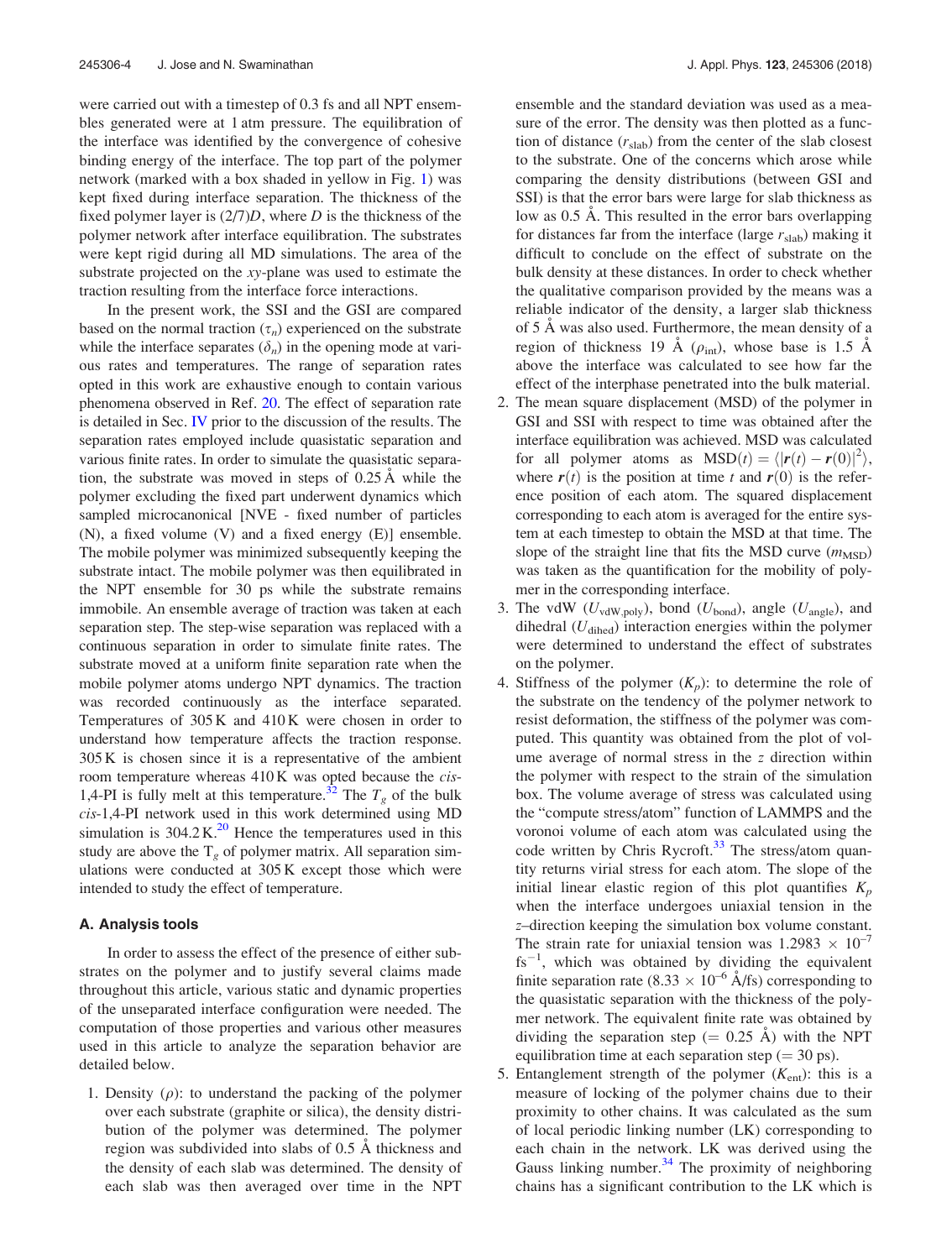computed for a chain, even though a complete intertwining of chains may not exist. It is proved that LK produces the entanglement strength estimate same as the CReTa<sup>35</sup> and  $Z1^{36}$  algorithms which are commonly used to quantify the entanglements in the polymer network. $34$ 

- 6. Strength modulus  $(K_{\tau})$ : this parameter quantifies the strength of the interface and is defined as the ratio of the peak traction  $(\tau_n)$  to the separation at the peak traction.
- 7. Work of adhesion ( $W_{\text{adh}}$ ): area under the  $\tau_n \delta_n$  plot.
- 8. Bound polymer: amount of chains adhered to the substrate after fracture. It is expressed as the percentage of adhered chains out of the total number of chains in the interface.
- 9. It was found in Ref. 20 that the  $\tau_n \delta_n$  plot had a very close correlation with the evolution of voids during separation. For this reason, the  $\tau_n - \delta_n$  plot is accompanied by plots depicting the evolution of voids. To define these voids, the domain was divided into several cubic cells (5  $\AA$  size). Empty cells were clustered using the Hoshen-Kopelmann algorithm.<sup>37</sup> Each empty cell was termed a "void" and an empty region with a minimum of 3 voids was a "void cluster". The evolution of the quantities, number of void clusters and the size of the largest void cluster, during separation, provide insights into mechanisms taking place during the separation.
- 10. To quantify chain straightening, the projection of the contour of the chain (which straightened most during separation) on the direction normal to the plane of the substrate (that is, the z–direction) was used.

## IV. CERTAIN FEATURES OF COHESIVE FILLER-POLYMER INTERFACE SEPARATION

Understanding certain phenomena observed during the opening mode separation of the graphene-cis-1,4-PI cohesive interface mentioned in Ref. 20 is required to interpret and explain the results of this work. These phenomena are recapitulated here.

- 1. In the softening region of the quasistatic traction response at low temperatures ( $\sim$ 305 K), there existed a region where the traction was almost constant. This region is termed as the plateau. This plateau was shown to be a result of generation and annihilation of void clusters (at equal rates) in the bridging phase of separation, preceding fracture. This process occurs due to the availability of a large space in the interface region. The plateau is characterized by the large mobility of chains in the bridging zone. Significant fluctuations were observed in the size of the largest void cluster corresponding to the plateau region.
- 2. The separation rate significantly affects the mechanical behavior of the interface. Depending on the interface response, the separation rates can be categorized as quasistatic, intermediate, and rapid. The characteristic features of these categories are as follows.
	- *Quasistatic*: the interface is always in mechanical equilibrium during separation. This aspect provides the chains sufficient time to comfortably disentangle and respond to the applied load. If the interface cohesion is sufficiently high (as it was in Ref. 20), voids develop

within the polymer network resulting in the failure of the polymer with a significant amount of bound polymer on the substrate. Such a behavior is also applicable for lower values of finite separation rates for which the traction response and the deformation physics are qualitatively similar to quasistatic separation.

- Intermediate rates: the interface is not in mechanical equilibrium during separation. These rates are sufficiently large such that the timescale of polymer atom vibration is comparable with that of the substrate separation. The frequency of atomic vibration is  $\sim 10^{13}$  Hz where atoms can be assumed to be connected by springs whose length is equal to the mean bond length  $(= 1.48)$ Å). Calculation based on these values renders the order of the mean vibrational velocity of atoms to be  $\sim 10^{-3}$  Å/ fs which is the same as the order of intermediate rates. Due to the resultant comparable timescales, the polymer chains do not have sufficient time to disentangle themselves completely and this results in the massive straightening of chains, as the interface is separated. The inertia of the chains to the separation also resulted in a jerk at the substrate due to the interface cohesive binding causing, a large pulse of traction at the onset of separation. At intermediate rates, the amount of bound polymer reduces as the magnitude of rate increases.
- Rapid rates: at very high rates, the interface deformation resembles two separating rigid bodies (polymer and substrate, here) with negligible dynamics of the polymer in the timescales of separation. There is no bound polymer and the fracture happens at the interface.

#### V. RESULTS AND DISCUSSION

## A. Role of substrate

Table III summarizes the properties of unseparated GSI and SSI. Clearly, the differences arising between these two configurations are only due to the substrate, since the polymer material is exactly same. Below, each of these properties is examined carefully.

Figure  $2(a)$  shows the density profiles of SSI and GSI as a function of the distance from the interface. The profile of GSI exhibits a higher peak  $(2.69 \text{ g/cm}^3)$  than SSI  $(1.66 \text{ g/m})$ cm<sup>3</sup>) which indicates a denser interphase for GSI. The dense

TABLE III. Comparison of various properties for the unseparated GSI and SSI at 305 K.

| Interface type $\rightarrow$<br>Property $\downarrow$ | <b>SSI</b>           | <b>GSI</b>           |
|-------------------------------------------------------|----------------------|----------------------|
| $\rho_{\text{bulk}}$ (g/cm <sup>3</sup> )             | $0.81 \pm 0.14$      | $0.74 \pm 0.14$      |
| $\rho_{\rm int}$ (g/cm <sup>3</sup> )                 | $0.79 \pm 0.01$      | $0.74 \pm 0.01$      |
| $E_{\rm coh}$ (kJ/mol)                                | $-3148.42 \pm 61.80$ | $-6853.64 \pm 93.89$ |
| $m_{\rm MSD} (\AA^2/\text{ps})$                       | 0.52                 | 1.10                 |
| $U_{\text{vdW, poly}}$ ( $\times 10^2$ kJ/mol)        | $-384.79 \pm 2.51$   | $-347.67 \pm 3.22$   |
| $U_{\rm bond}$ ( $\times 10^2$ kJ/mol)                | $176.84 \pm 2.53$    | $233.11 \pm 3.28$    |
| $U_{\text{angle}} (\times 10^2 \text{ kJ/mol})$       | $177.30 \pm 2.56$    | $229.96 \pm 3.35$    |
| $U_{\text{dihed}} (\times 10^2 \text{ kJ/mol})$       | $-181.35 \pm 1.46$   | $-164.94 \pm 1.88$   |
| $K_p$ (kJ/mol· $\AA^3$ )                              | 17.82                | 15.40                |
| $K_{\rm ent}$                                         | $2.7878 \pm 0.6763$  | $1.2789 \pm 0.4953$  |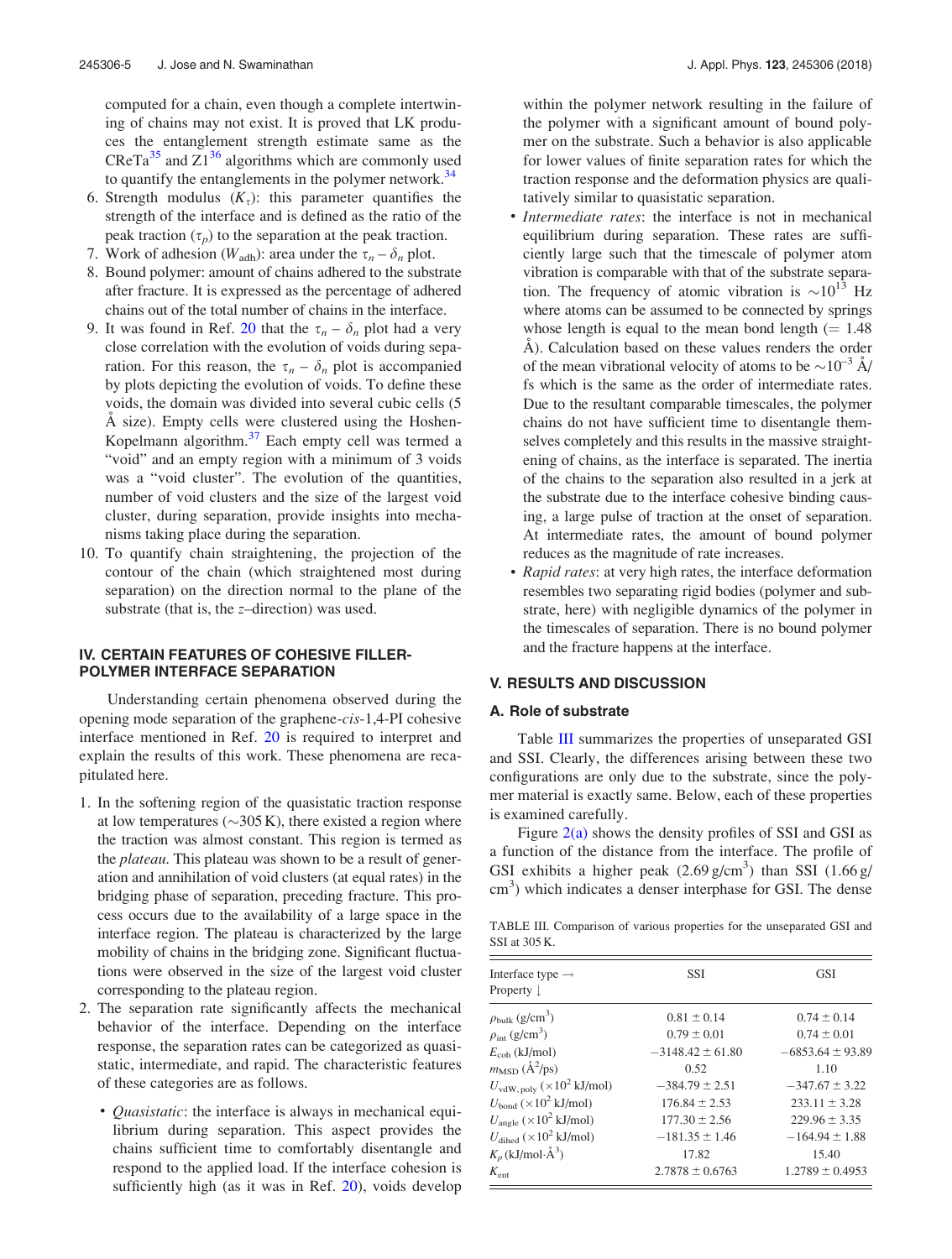

FIG. 2. (a) The density profile of the polymer network in SSI and GSI as a function of the distance from the interface. (b) Mean square displacement of polymer atoms with respect to time at 305 K.

interphase in GSI is a result of higher interface binding which is twice as strong as that in SSI, as indicated by the interface cohesive energy  $(E_{coh})$  in Table III. Despite the dense interphase, the mean of the densities corresponding to slabs far from the interface [large  $r_{\text{slab}}$  in Fig. 2(a)] is slightly lower for GSI than SSI (Table III). This density (far from the interface) is termed as bulk density  $(\rho_{\text{bulk}})$  in this paper. The  $\rho_{\text{bulk}}$  were  $0.81 \pm 0.14$  and  $0.74 \pm 0.14$  g/cm<sup>3</sup>, respectively, for SSI and GSI corresponding to a  $0.5 \text{ Å}$  thick slab, while  $0.80 \pm 0.03$  and  $0.74 \pm 0.03$  g/cm<sup>3</sup>, respectively, when slabs of 5 Å thickness were used. Although there was a difference in the  $\rho_{\text{bulk}}$  value for SSI and GSI, the densities were quite close to  $0.83$  g/cm<sup>3</sup> which is the density of a periodic bulk system of cis-1,4-PI with mean chain length 24 monomers.<sup>20</sup> Since, the density differences are not significant enough to draw conclusions concerning the variations in the behavior of the interfaces, other properties have to be considered. Furthermore,  $\rho_{\text{int}}$  was found to be larger for SSI (Table III) which indicates that the effect of interphase density had vanished much before  $r_{\text{slab}} = 21.0 \text{ Å}$ . It can be concluded therefore that the interphase was confined to the interface  $(r_{\text{slab}} < 21.0 \text{ Å})$  and it did not penetrate far into the polymer.

Figure 2(b) shows the plot of the MSD of polymer atoms in GSI and SSI with respect to time. The curve corresponding to polymer in GSI is clearly above the one corresponding

to the SSI.  $m_{\text{MSD}}$  are 1.10 and 0.52  $\text{Å}^2/\text{ps}$ , respectively, for GSI and SSI (Table III) indicating that the polymer above graphite is more mobile. Further,  $U_{\text{vdW, poly}}$ ,  $U_{\text{bond}}$ ,  $U_{\text{angle}}$ , and  $U_{\text{dihed}}$  are lower in the case of SSI which means that the polymer in SSI is energetically more stable than that in GSI (Table III).

The  $K_p$  in SSI was found to be larger than GSI (Table III). The  $K_{ent}$  is also estimated to be larger for the polymer in SSI than in GSI (Table III). The stiffness and entanglement quantifications obtained indicate that it is difficult to separate the polymer in SSI into two sections by pulling it in a direction normal to the substrate surface. Significant differences observed for  $E_{coh}$ ,  $m_{\text{MSD}}$ , potential energy of the polymer,  $K_p$ and  $K_{ent}$  prove the effect of the substrate on the static and dynamic properties of GSI and SSI.

#### B. Quasistatic opening mode of separation

The  $\tau_n - \delta_n$  characteristics and the void features of both GSI and SSI, when they were separated quasistatically at 305 K, are shown in Fig. 3. The interface strength parameters  $(\tau_p, K_\tau, \text{ and } W_{\text{adh}})$  of GSI and SSI at various rates measured at 305 K are presented as cartoon plots in Fig. 4. It is observed that SSI has a higher  $\tau_p$  at smaller separation resulting in larger  $K_{\tau}$  when compared to GSI. The  $W_{\text{adh}}$ ,



FIG. 3. Traction response and the associated void evolution in quasistatic opening mode separation at 305 K. (a)  $\tau_n - \delta_n$  plot, (b) variation of number of void clusters with separation, and (c) variation of size of the largest void cluster. The region of the plot that contains salient features of the plateau phenomenon is marked in all subfigures.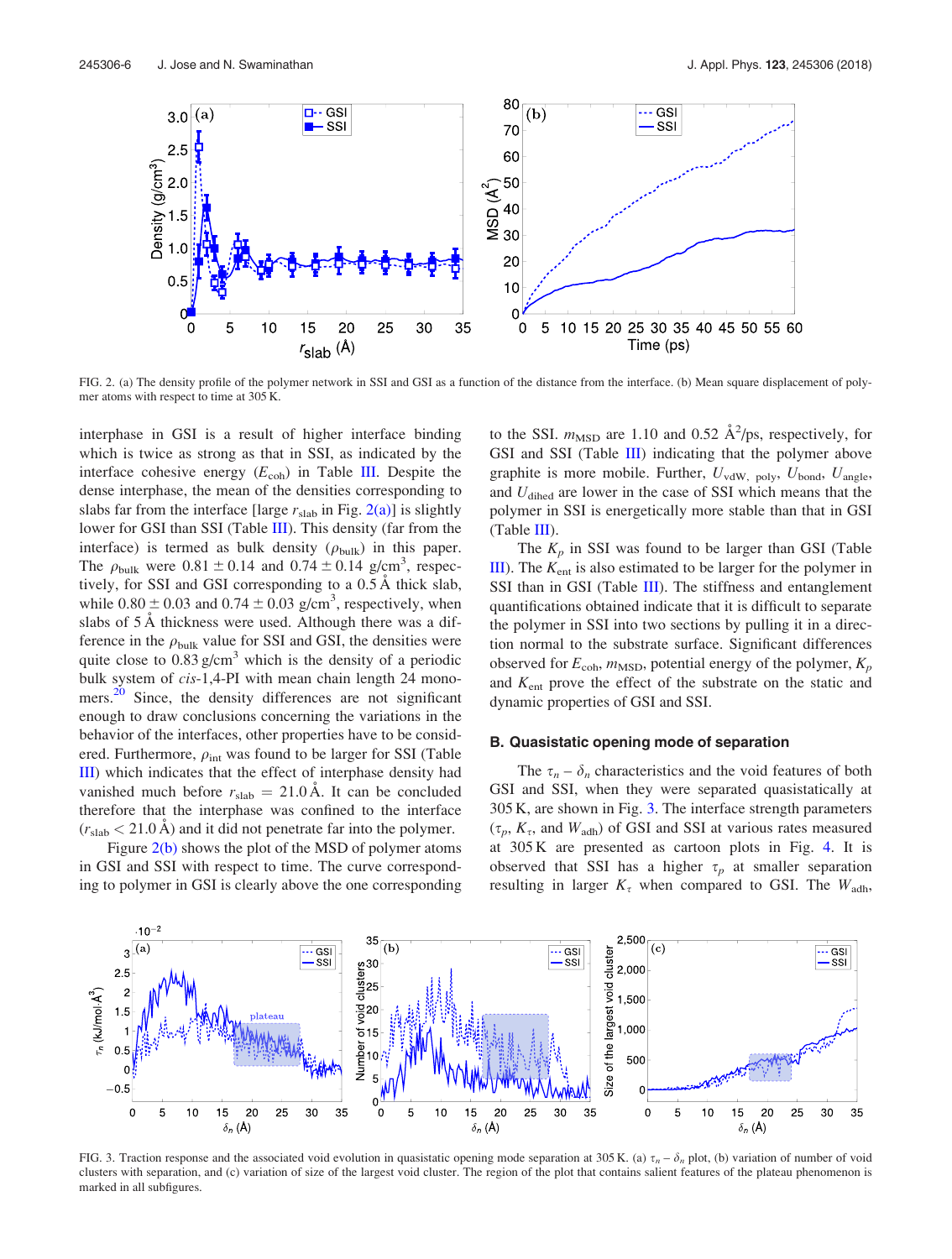

FIG. 4. Representation of the dependence of the interface strength parameters - (a)  $\tau_p$ , (b)  $K_z$ , and (c)  $W_{\text{adh}}$  - of GSI and SSI on the separation rate at 305 K. The separation rate 0 Å/fs represents quasistatic separation.

which is the energy required to separate an interface, is also higher for SSI than GSI. However, following the separation, the amount of bound polymer on both graphite and silica is 31.25% of the total number of chains. The large amount of bound rubber indicates that the fracture happened within the polymer bulk. A plateau region is noticeable during the traction decay in GSI from  $\delta_n=17 \text{ Å}$  to 28 Å which is marked in Fig. 3(a). No significant plateau was observed in SSI. The presence of a plateau in the GSI is corroborated by significant fluctuations in the size of the largest void cluster [Fig.  $3(c)$ ]. The evolution of void clusters  $[Fig. 3(b)]$  in both SSI and GSI maintains complete correlation with their respective traction responses [Fig.  $3(a)$ ]. However, the number of void clusters is always less in SSI than GSI, but the size of the largest void cluster is nearly the same in both SSI and GSI [Fig.  $3(c)$ ].

The three factors representing the interface strength  $(\tau_p,$  $K_{\tau}$ ,  $W_{\text{adh}}$ ) were  $(0.83 \times 10^{-2} \text{kJ/mol} \cdot \text{Å}^3, 0.49 \times 10^{-3} \text{kJ/mol} \cdot \text{Å}^4,$ and  $6.34 \times 10^{-2}$  kJ/mol· $\AA^2$ ) for GSI and  $(1.52 \times 10^{-2}$  kJ/ mol· $\AA^3$ ,  $1.15 \times 10^{-3}$  kJ/mol· $\AA^4$ ,  $21.28 \times 10^{-2}$  kJ/mol· $\AA^2$ ) for SSI at 410 K. Both GSI and SSI indicate lower interface strength at  $410K$  compared to  $305K$  (refer Fig. 4), which is characterized by the delayed lower magnitude of  $\tau_p$  during separation at 410 K. The lower strength of the interface at 410 K is the result of softening of the polymer which is expected with the temperature rise, since the mobility of the polymer atoms increases with temperature. SSI is stronger than GSI at both 305 K and 410 K as indicated by  $\tau_p$ ,  $K_{\tau}$ , and Wadh. The amount of bound polymer was nearly the same in GSI and SSI at 410 K (31.25% and 28.75%, respectively) which is the same as the amount of bound polymer at 305 K.

The higher strength exhibited by SSI in quasistatic separation can be understood based on the discussion made in Sec. V A. It was shown that the binding of the polymer with silica is weaker when compared with graphite, as indicated by the corresponding  $E_{coh}$  values (Table III). In spite of this, SSI seems to have a higher strength. To explain this, we note that at quasistatic rates of separation, there is sufficient time for the chains to disentangle themselves and react to the applied separation. At such low rates, the failure is dominated by what happens at the bulk of the polymer and not the interface. $^{20}$  The higher stiffness, entanglement strength, lower potential energy, and lower mobility of the polymer in SSI result in larger strength of the polymer material over the silica and hence SSI has higher strength. Furthermore, the slightly large bulk polymer density and lower polymer potential energy indicates that the polymer over silica is more compact than that over graphite. This aspect makes it difficult to disentangle the chains in polymer over silica due to which the generation of voids also becomes difficult. Higher bulk density and stability of the polymer are also the reasons for the fewer number of void clusters in SSI during quasistatic separation. The lower mobility of the polymer dampens the chain dynamics during the bridging phase thereby making the plateau insignificant during the quasistatic traction response of SSI.

# C. Interface separation in the opening mode at finite rates

Figures 5(a) and 5(b) show the  $\tau_n - \delta_n$  characteristics of SSI and GSI at the intermediate and rapid rates, respectively. Separation rates of  $3 \times 10^{-3}$  Å/fs and  $5 \times 10^{-2}$  Å/fs imparted the intermediate and rapid rate responses, respectively, for both GSI and SSI. The inertia driven  $\tau_n$  at the intermediate and rapid rates is one order higher than the quasistatic  $\tau_p$ . The strength parameters of the traction response are presented in Fig. 4. It is observed that GSI has higher  $\tau_p$  and  $K_{\tau}$ at both intermediate and rapid rates. SSI has a slightly higher Wadh than GSI at the intermediate rate, but the values are comparable. The  $W<sub>adh</sub>$  is higher for GSI than SSI at the rapid rate. The amount of bound polymers in GSI and SSI at the rate  $3 \times 10^{-3}$  Å/fs were 22.5% and 16.25%, respectively. The bound polymer reduced as the rate increased from quasistatic to rapid, with absolutely no bound polymer at the rapid rate. This indicates that the fracture position shifted from the polymer bulk to the interface as the rate was increased from quasistatic to rapid rate.

As discussed in Sec. V A, the GSI has larger cohesive energy and this results in a large inertial force and consequently a higher  $\tau_p$  and  $K_\tau$  when compared to SSI at intermediate and rapid rates. As the stiffness of the polymer network increases, more energy is needed to straighten and shear the chains past each other.  $W_{\text{adh}}$  at intermediate rates is the sum of the energies required to overcome the  $\tau_p$  and to deform the chains. Therefore, the higher cohesive energy of the interface in GSI and the stiff polymer in SSI are competing factors to decide which the interface has more  $W_{\text{adh}}$ . SSI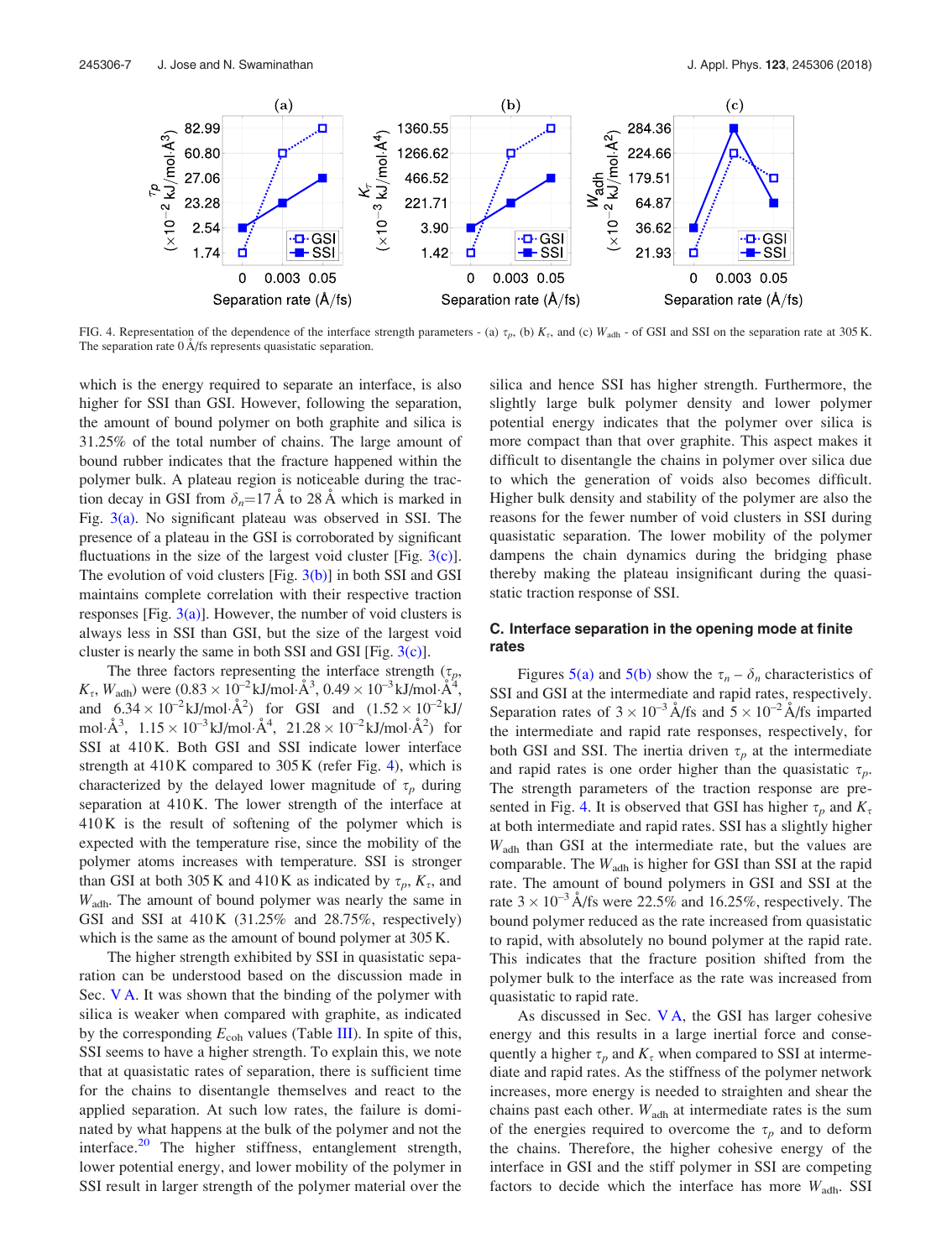

FIG. 5. Traction response in the opening mode of separation at 305 K for the separation rates, (a)  $3.0 \times 10^{-3}$  Å/fs and (b)  $5.0 \times 10^{-2}$  Å/fs.

 $(2.84 \text{ kJ/mol} \cdot \text{\AA}^2)$  dominates with slightly more  $W_{\text{adh}}$  than GSI (2.25 kJ/mol· $A^2$ ) though the values are quite close. At rapid rates, the interface cohesive energy is the only deciding factor as there is no chain deformation and hence the  $W_{\text{adh}}$ was higher for GSI. The values of  $W_{\text{adh}}$  required to separate GSI and SSI were the highest at the intermediate separation rate [Fig.  $4(c)$ ] since the substrate has to provide energy to overcome both interface cohesion and to deform the polymer network. It can be concluded that the interface cohesive energy was the decisive factor which imparted greater strength to GSI than SSI at intermediate and rapid rates.

The evolution of voids and chain straightening with respect to separation at the intermediate rate are shown in Fig. 6. The peak number of void clusters is higher in the GSI [Fig.  $6(a)$ ] since the polymer it contains has lower stiffness, lower bulk density, and higher mobility (compared to the polymer in SSI) due to which it is easier to generate voids. After the peak, the number of void clusters was almost equal in both GSI and SSI. The size of the largest void cluster was almost the same in both GSI and SSI [Fig.  $6(b)$ ]. It is observed that the straightening of the chains in GSI is more than that in SSI [Fig.  $6(c)$ ], since the high interface cohesive energy in GSI pulls the chain along with the other favorable factors like lower bulk density, higher mobility and lower polymer stiffness.

In order to further explore the consequences due to different static and dynamic properties of GSI and SSI, the interfaces were separated at  $7 \times 10^{-3}$  Å/fs which is between the intermediate and rapid rates discussed above  $(3 \times 10^{-3} \text{ Å})$ fs and  $5 \times 10^{-2}$  Å/fs, respectively). It was interesting to observe that GSI produced an intermediate rate traction response whereas SSI produced traction response depicting a rapid rate [Fig.  $7(a)$ ]. The number of void clusters in SSI was less and nearly constant during the separation which indicates negligible chain deformation [Fig. 7(b)]. The visuals of interface separation of GSI and SSI at the separation rate



FIG. 6. Void development and chain straightening in the interfaces during the opening mode of separation at 305 K at the rate  $3.0 \times 10^{-3}$  Å/fs. (a) Evolution of void clusters, (b) variation of size of the largest void cluster, and (c) chain straightening, plotted against separation.



FIG. 7. Traction response and the evolution of void clusters in opening mode separation at 305 K for the separation rate  $7.0 \times 10^{-3}$  Å/fs. (a)  $\tau_n - \delta_n$  plot and (b) the evolution of void clusters.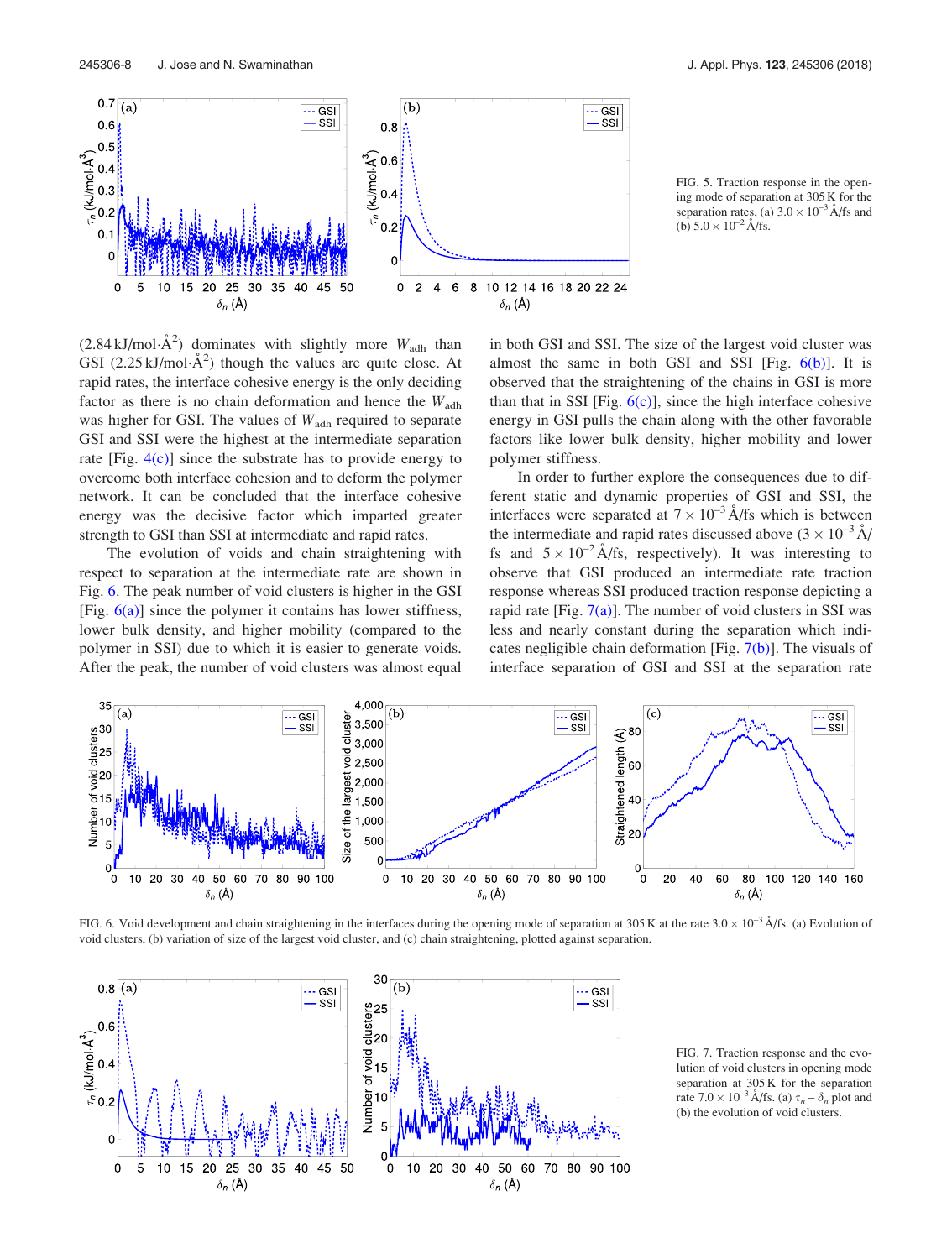$7 \times 10^{-3}$  Å/fs are presented in a video as supplementary material. The biased perception of the separation rate happens due to the tendency of the polymer above silica to act as a rigid body due to its high stiffness. The strength parameters, viz.,  $\tau_p$ ,  $K_{\tau}$  and  $W_{\text{adh}}$  are higher for GSI (73.48  $\times$  10<sup>-2</sup> kJ/mol·Å<sup>3</sup>,  $1469.59 \times 10^{-3}$  kJ/mol· $\AA^4$ , and  $549.67 \times 10^{-2}$  kJ/mol· $\AA^2$ ) than SSI  $(26.11 \times 10^{-2} \text{ kJ/mol} \cdot \text{\AA}^3, 395.64 \times 10^{-3} \text{ kJ/mol} \cdot \text{\AA}^4, \text{ and}$  $75.67 \times 10^{-2}$  kJ/mol·Å<sup>2</sup>) at  $7 \times 10^{-3}$  Å/fs separation rate. At this rate, the  $W_{\text{adh}}$  is the energy only to overcome the interface cohesive energy in the case of SSI whereas for GSI, it also involves the energy associated with chain deformation. The bound polymer in GSI was 16.25% whereas no bound polymer was present in SSI as it produced rapid rate response.

#### VI. CONCLUSIONS

This work focused on comparing the interface strength of the amorphous silica-cis-1,4-PI interface and graphite-cis-1,4-PI interface using the opening mode  $\tau - \delta$  characteristics. The interface separations were simulated at quasistatic, intermediate, and rapid rates. This categorization of the separation rates is exhaustive to include all types of interface responses to substrate separation in a cohesive interface at all temperatures.<sup>20</sup> The effect of temperature (above  $T_g$ ) on quasistatic separation was also studied.

In order to explore the effect of substrate on interface traction response and deformation physics, various static and dynamic properties of GSI and SSI were determined at 305 K. GSI had better binding due to larger interface cohesive energy than SSI. The polymer in SSI was energetically more stabler, with lower chain mobility and slightly larger bulk polymer density than what was observed for GSI. Moreover, the polymer in SSI was stiffer and it had more entanglement strength than the polymer in GSI. The observation that, the separation rate  $7 \times 10^{-3}$  Å/fs was a rapid rate for SSI while it was an intermediate rate for GSI at 305 K, shows that the polymer over SSI is stiffer.

At quasistatic separation (305 K temperature), SSI had larger strength parameters, viz., peak traction  $(\tau_p)$ , strength modulus  $(K_{\tau})$ , and work of adhesion  $(W_{\text{adh}})$  as compared to GSI. Higher strength of SSI at quasistatic separation is supported by the better stability and higher values of stiffness and entanglement strength of the polymer contained in it, since the fracture happens within the polymer bulk when the interface separates quasistatically. When the temperature was increased to 410 K, the larger thermally induced mobility of polymer atoms made the interface *softer*, which brought down the strength of both SSI and GSI. However, SSI maintained its higher strength over GSI. The higher strength of SSI over GSI will persist at lower values of finite separation rates as well since the separation behavior at these rates is similar to the quasistatic separation.

As the separation rates were increased, we observed a cross-over in the interface strength, which shifted to GSI from SSI (refer Fig. 4). At intermediate and rapid rates, the  $\tau_p$  and  $K_{\tau}$  were higher for GSI due to the larger interface cohesion in GSI compared to SSI. The  $W_{\text{adh}}$  was comparable for both interfaces in the intermediate rate with SSI having a slightly higher value, but the  $W_{\text{adh}}$  was clearly higher for GSI at the rapid rate. This is because the  $W<sub>adh</sub>$  at the intermediate rate includes the energy to deform the polymer chains also, which is higher for the polymer in SSI, in addition to the energy required to overcome the interface cohesion which is involved in both intermediate and rapid rates.

The interface deformation during separation was examined based on the void development and chain straightening. It was observed that the deformation physics qualitatively agrees with each other in GSI and SSI and is in accordance with the interface deformation physics discussed in Ref. 20. The quantitative difference in void development and chain straightening between both interface types is explained using the static and dynamic properties of the unseparated GSI and SSI. The amount of bound polymer reduced in both types of interfaces as the separation rate increased and there was no bound polymer after separation in the rapid rate. This implies that the fracture happened in the polymer bulk during quasistatic separation, but it shifted towards the interface as the rate increased. The slightly rapid reduction of the quantity of the bound polymer in SSI with respect to the increase in the separation rate, as compared to GSI, is due to the stiffer polymer network in SSI.

The equivalent finite rate for the quasistatic separation in this work is 0.83 m/s ( $= 8.33 \times 10^{-6}$  Å/fs). The local strain rates in an automobile tire tread material are very unlikely to go up to this level. Therefore, silica fillers are more suitable than carbon black fillers for imparting better interface strength in automobile tire material resulting in the reduction of rolling resistance. However, carbon black fillers are suitable when the rubber nanocomposite has to withstand large impact loads where the rates are very high.

#### SUPPLEMENTARY MATERIAL

See supplementary material for interface separation visuals of GSI and SSI at the rate of  $7 \times 10^{-3}$  Å/fs, which is presented in the video interface effect.avi.

#### ACKNOWLEDGMENTS

We acknowledge the computing facilities from the P. G. Senapathy Center for Computing Resource at IIT Madras.

<sup>&</sup>lt;sup>1</sup>J. T. Byers, "Fillers for balancing passenger tire tread properties," Rubber Chem. Technol. 75, 527–548 (2002).

<sup>&</sup>lt;sup>2</sup>A. Hilonga, J. K. Kim, P. B. Sarawade, D. V. Quang, G. N. Shao, G. Elineema, and H. T. Kim, "Synthesis of mesoporous silica with superior properties suitable for green tire," J. Ind. Eng. Chem. 18, 1841–1844 (2012).

<sup>&</sup>lt;sup>3</sup>S. S. Choi, "Filler-polymer interactions in both silica and carbon blackfilled styrene-butadiene rubber compounds," J. Polym. Sci., Part B: Polym. Phys. 39, 439–445 (2001).

<sup>&</sup>lt;sup>4</sup>M. J. Wang, S. X. Lu, and K. Mahmud, "Carbon-silica dual-phase filler, a new-generation reinforcing agent for rubber. part vi. time-temperature superposition of dynamic properties of carbon-silica-dual-phase-fillerfilled vulcanizates," J. Polym. Sci., Part B: Polym. Phys. 38, 1240–1249 (2000).

<sup>&</sup>lt;sup>5</sup>M. Rahmat and P. Hubert, "Carbon nanotube-polymer interactions in nanocomposites: A review," Compos. Sci. Technol. 72, 72–84 (2011).

<sup>6</sup> Z. Yang, J. Liu, R. Liao, G. Yang, X. Wu, Z. Tang, B. Guo, L. Zhang, Y. Ma, Q. Nie, and F. Wang, "Rational design of covalent interfaces for graphene/elastomer nanocomposites," Compos. Sci. Technol. 132, 68–75 (2016).